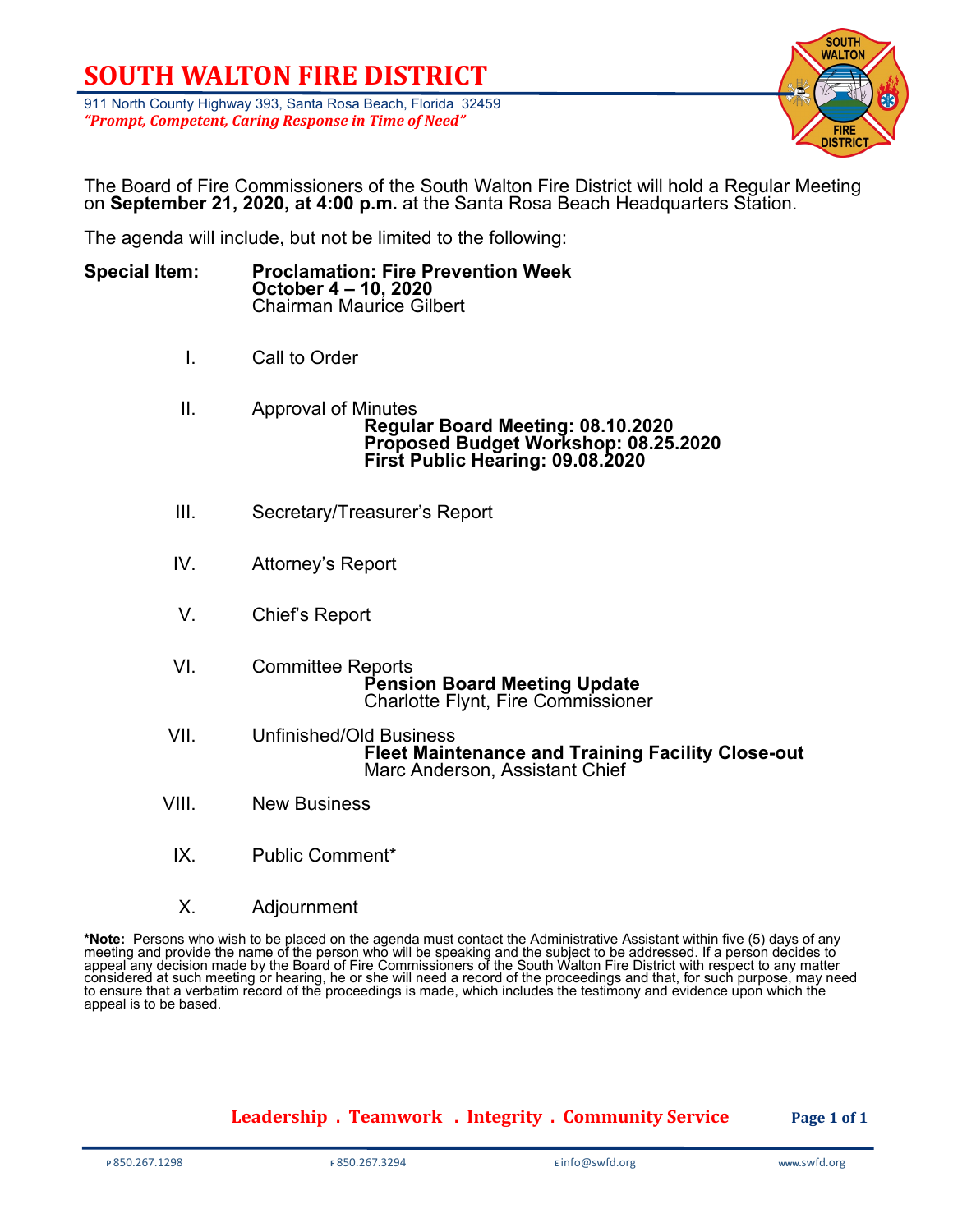**SOUTH WALTON FIRE DISTRICT**

911 North County Highway 393, Santa Rosa Beach, Florida 32459 *"Prompt, Competent, Caring Response in Time of Need"*



### **SOUTH WALTON FIRE DISTRICT BOARD OF FIRE COMMISSIONERS**

# **NOTICE**

## **September 21, 2020, 4pm Electronic Fire Board Meeting**

Notice is hereby given that the South Walton Fire District will hold an electronic public meeting at 4 p.m. on Monday, September 21, 2020. The purpose of the meeting is a regularly scheduled meeting for the Board of Fire Commissioners. Due to these extraordinary times, the District's governing board will not be meeting in person; rather, the meeting will be held via video / teleconference.

Pursuant to the Executive Order 20-69 issued on March 20, 2020 and subsequent extension with Executive Order 20-112, by Governor Ron DeSantis, "Local government bodies may utilize communications media technology, such as telephonic and video conferencing, as provided in Section 120.54(5)(b)2, Florida Statutes." Public input may be made in advance by email or during the meeting via video/phone conference. Instructions are provided at the bottom of this notice.

Please call SWFD Headquarters at 850-267-1298 with any questions regarding this meeting.

**Leadership . Teamwork . Integrity . Community Service**